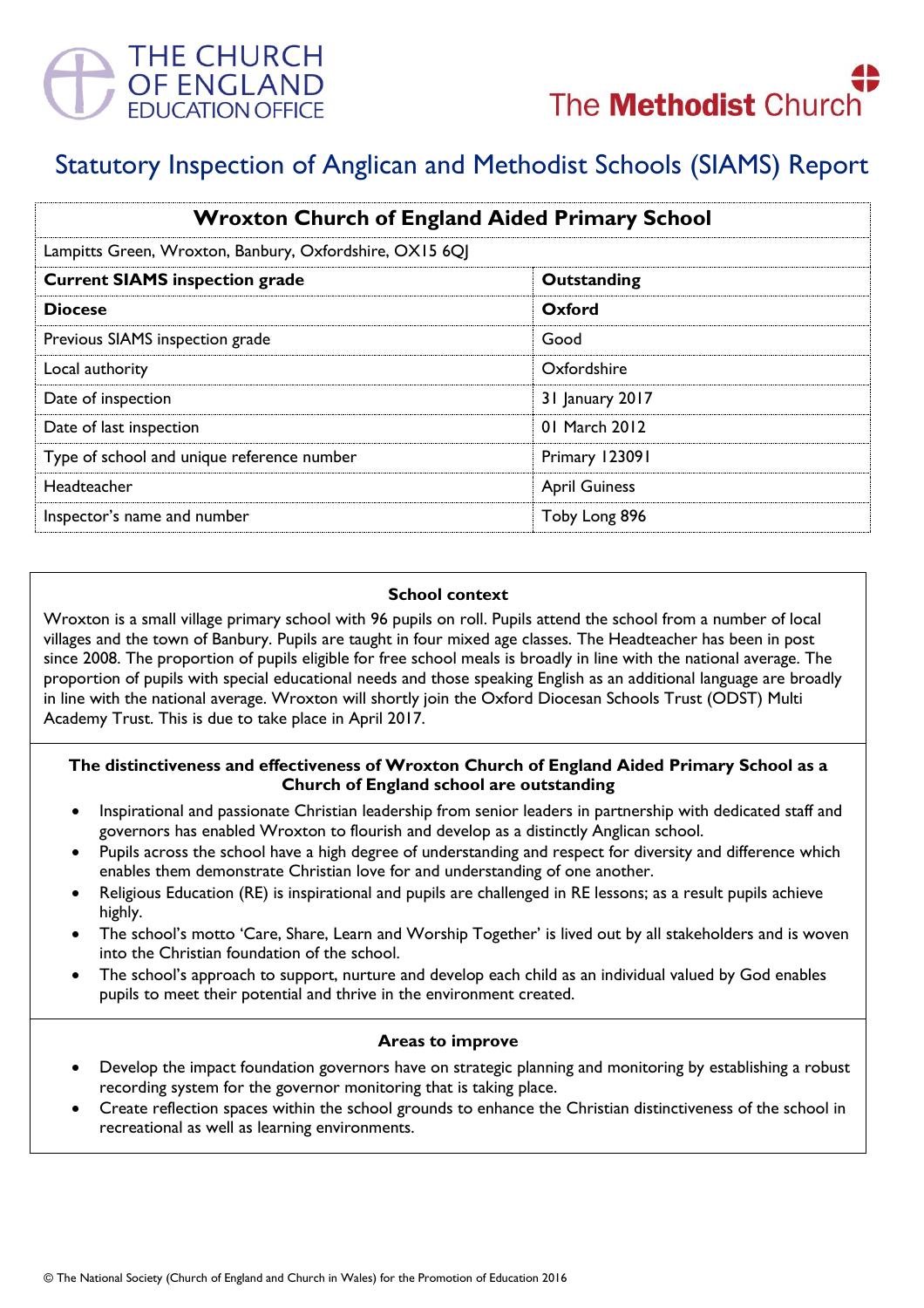## **The school, through its distinctive Christian character, is outstanding at meeting the needs of all learners**

An extremely strong and vibrant Christian ethos is at the heart of Wroxton Church of England Primary School"s daily life. The Christian character has a very high profile within the school. All pupils achieve well due to high levels of engagement with Christian values. Regardless of pupil"s backgrounds they thrive in this outstanding church school which supports the spiritual, moral, social and cultural development of each child. Pupils have a high degree of understanding and respect for the diverse backgrounds pupils come from. One child said the school "feels like a family' and this inclusive approach has enabled every child to be part of this family. The pupils have the highest degree of understanding and respect for diversity and difference in other faiths and this is a truly inclusive school. A Muslim parent expressed her joy at being able to participate in the Christian acts of worship at the local Church, knowing that her faith and that of her family was respected, learnt about and understood by the staff and pupils. Pupils are passionate and confident to express their views and thoughts in considerable depth through a rich variety of styles. One example was the prayer a child had written and set to music, which he had recorded and brought into school to share with the whole school community. Positive relationships between stakeholders are lived out through the Christian values upheld in the school and all members of the school community are part of this success. A parent said that when they came to the school with a problem the school showed them "nothing but love". The school"s approach to support, nurture and develop pupils as individuals enables them to flourish. Christian values have a significant impact on the lives of all members of the school community, but the values are not all directly linked to Biblical texts. This limits pupil's theological understanding of them and their Christian impact. Good Samaritan certificates are awarded to pupils by staff for articulating and demonstrating compassion to one another. Parents speak enthusiastically about the passion staff have for the Christian character of the school and the positive impact it has on the pupils in school and at home.

Through careful selection of charitable works and planning for RE lessons, pupils have some understanding of Christianity as a global faith. They have a high degree of understanding and respect for diversity and difference both within the church and in other faith communities. Displays around the school highlight pupils of different faiths sharing their beliefs and practice with the school. This event was respected and celebrated by all pupils who are rightly proud of the opportunities given to them to share their faiths with peers. Reflection areas in each class make a focal point for pupils throughout the day, but this successful approach is not used in outside areas. Learners are excited about the high quality RE teaching that takes place across the school. RE lessons play a major role in determining the Christian character of the school and wonderfully enable pupils to respect and learn from one another in a safe and nurturing environment.

# **The impact of collective worship on the school community is outstanding**

Collective worship has a profound impact on the whole school community. Great value is placed on collective worship so that all the school community articulate the positive impact it has on their lives. In the act of worship observed pupils carefully described the value of justice linking it to parable of the Good Samaritan demonstrating the pupil"s understanding of the values. Worship planning often includes Biblical material. Collective worship themes are inspirational and make clear links to the pupil"s high levels of personal spirituality. Through a variety of opportunities to write their own prayers and lead reflections, pupils across the school have a good understanding of personal prayer. Pupils of all faiths were observed to say their own prayers as the Lord"s Prayer was said by the rest of the school community. A member of staff said "collective worship sets the tone for the school day for pupils and adults" and it is underpinned by a termly value which is woven throughout the school.

Anglican tradition is clearly identified enabling pupils to have an excellent understanding of the church year and Christian and other faith festivals, for example the local incumbent talked to the pupils about his robes and stoles explaining how these change with the church year. Learners are encouraged to plan and lead acts of worship both in school and at the local church. Parents spoke most favourably about acts of worship pupils have led and how the themes covered have impacted on their pupil"s behaviour at home. Regular opportunities to evaluate worship have led to changes being made, for example, the regular opportunities for pupils to act out Bible stories were highly popular with pupils of all ages. One child said that during collective worship "we share ideas and worship together and it doesn't matter if I think differently to my friend because we learn to respect each other here". Every child agreed with this. Worship has a strong focus on the person of Jesus Christ and pupils spoke about the lessons they had taken from the parables and miracles of Jesus. Learners are aware of God as Father, Son and Holy Spirit and are able to talk about this with some measure of understanding that is age appropriate. A range of leaders including staff, clergy and visitors offer pupils a rich experience of worship.

Monitoring and evaluation by the highly effective collective worship leader is most robust and has led to clear improvements. Governor monitoring of collective worship is taking place regularly and has had a clear impact on developing themes, however, there is not a system in place to record evidence that is observed.